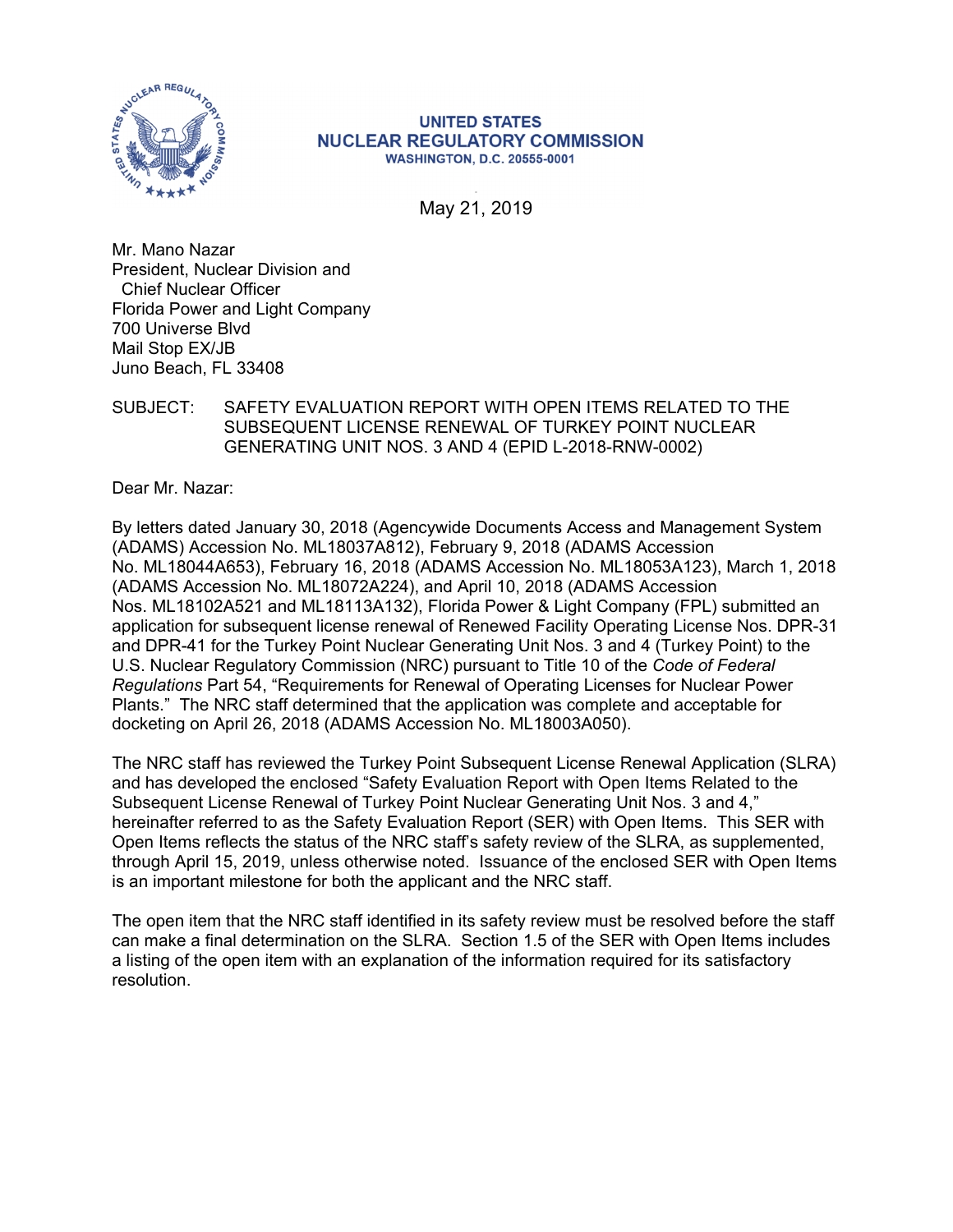The next milestone for this project is the Advisory Committee on Reactor Safeguards (ACRS) Subcommittee meeting scheduled for June 21, 2019. The final SER, with all open items resolved, is scheduled to be issued on or about July 5, 2019.

If you have any questions regarding this matter, please contact the license renewal project manager, Ms. Lois James, at 301-415-3306 or by e-mail at Lois.James@nrc.gov.

Sincerely,

*/RA/*

 Joseph E. Donoghue, Acting Director Division of Materials and License Renewal Office of Nuclear Reactor Regulation

Docket Nos. 50-250, 50-251

Enclosure: As stated

cc w/encl: Listserv